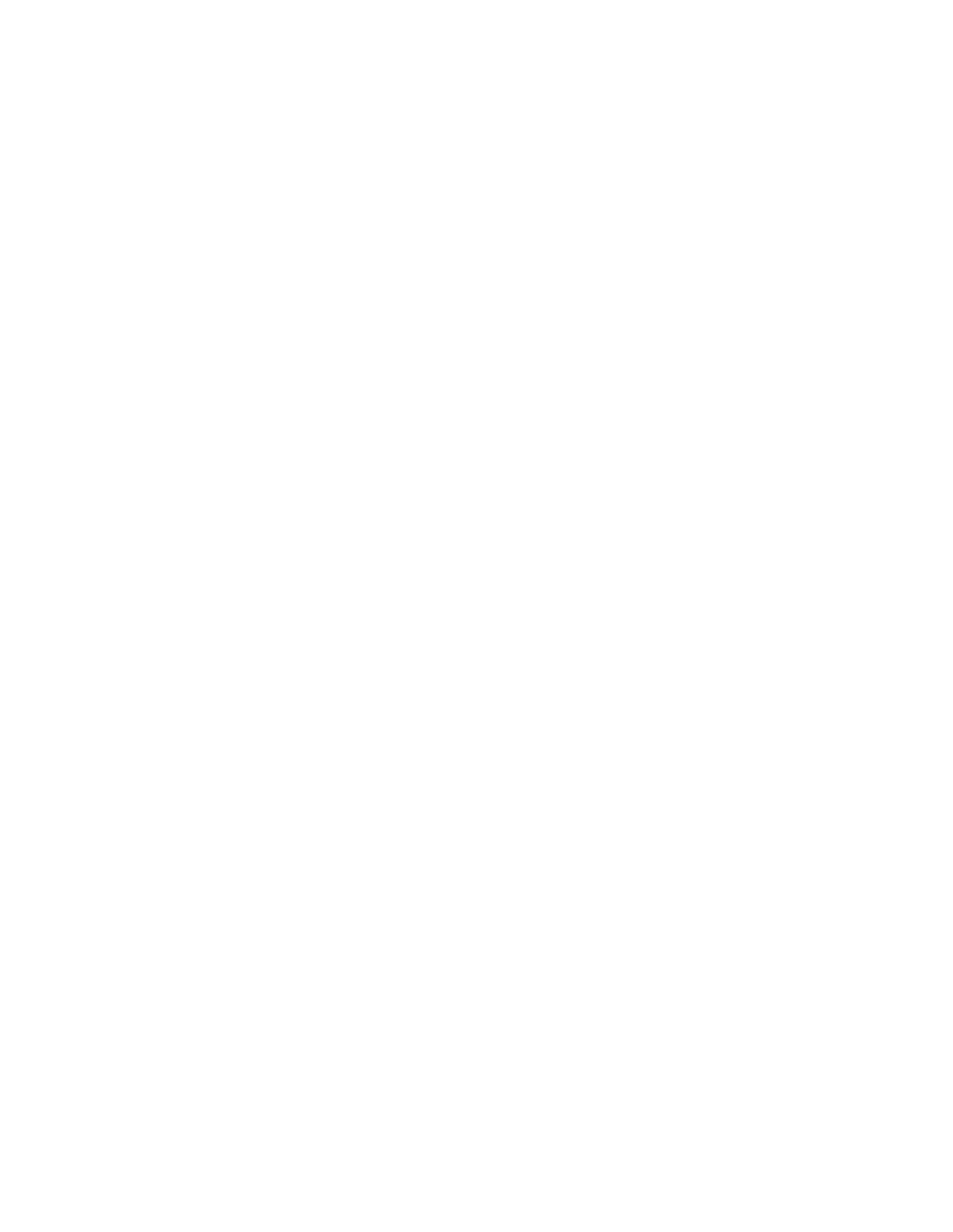## **LEHMAN, Justice.**

[¶1] This is an appeal challenging the district court's judgment concerning real property in Teton County, Wyoming. The district court ordered that a conveyance from Dev-Tech Corporation (Dev-Tech) to Euronote International Management, Ltd. (Euronote) be set aside and annulled so that the appellees could proceed with their execution. Specifically, the district court found that an option to transfer the Teton County property was not exercised in 1995, thus the property transfer from Dev-Tech to Euronote represented by a 1998 deed was a fraudulent conveyance. After reviewing the record, we hold that the district court's findings were not clearly erroneous and affirm.

### *ISSUES*

[¶2] Euronote presents the following issues:

A. The court erred in concluding that Dev-Tech made a fraudulent conveyance to Euronote when the essential elements of a fraudulent conveyance were not included in the court's findings or supported by clear and convincing evidence.

B. The court erred in failing to find the existence of a constructive and resulting trust on the part of Dev-Tech in favor of Euronote as the result of the exercise and substantial performance of the Dev-Tech unwind transaction.

C. Bare legal title under Wyoming law is not subject to lien.

D. The court erred in finding that Appellees' actions in Wyoming were adequate to establish an interest in the subject real property superior to that of Euronote.

Appellees Wilson, Miller, Barton & Peek, Inc. (Wilson Miller) and Don Brown state the issues as:

> I. Did Dev-Tech ever exercise the option in a timely fashion to exchange property for the Dev-Tech stock owned by Euronote?

> II. Was the transfer of the Wyoming property from Dev-Tech to Euronote in 1998 a fraudulent transfer?

> III. Are the appellees barred from executing on the Wyoming property due to the amendment of W.S. § 1-17-336?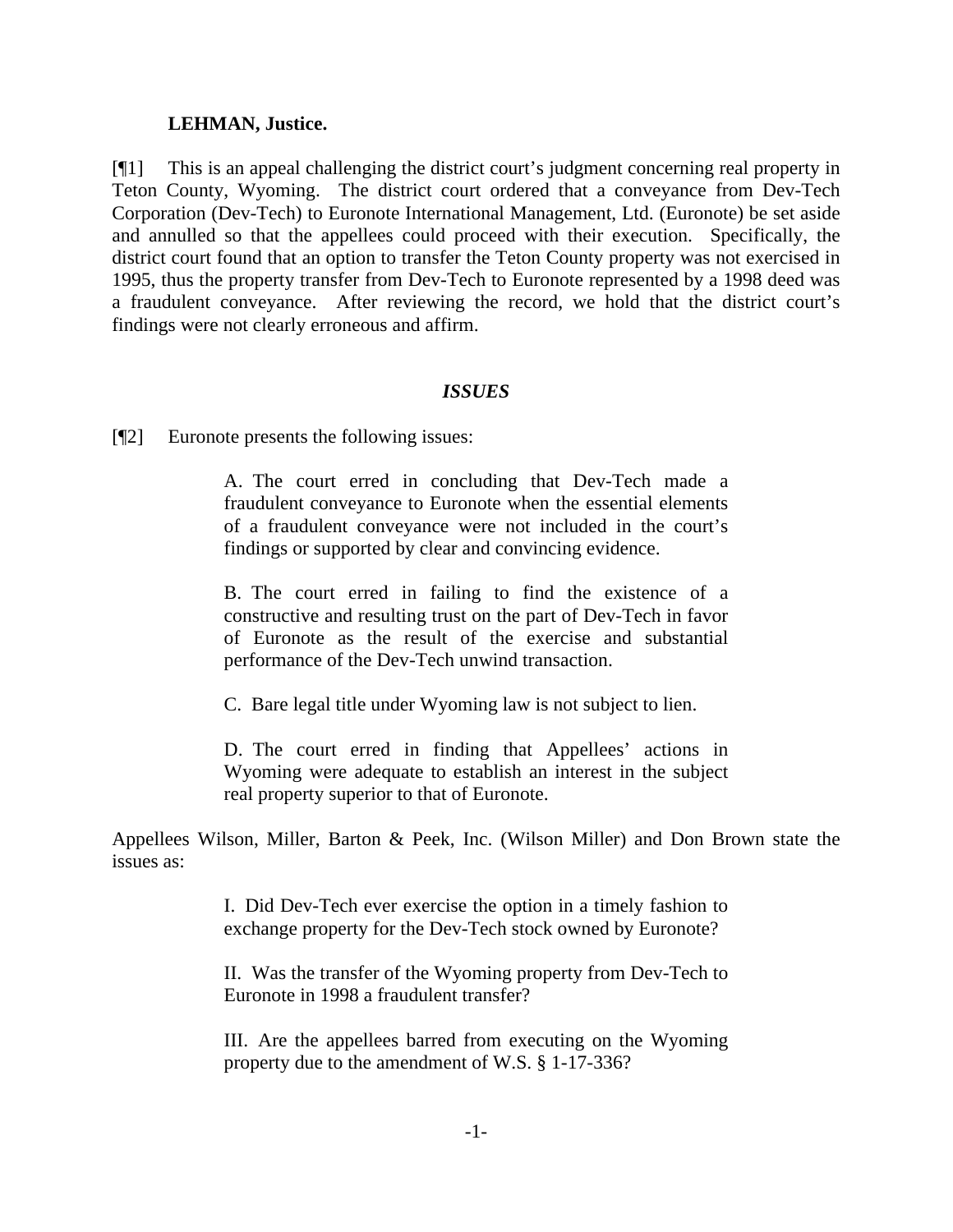## *FACTS*

[¶3] Dev-Tech is a dissolved Florida corporation. Prior to dissolving, Dev-Tech was a publicly traded company focusing its business mainly on real estate development. Euronote is a Gibraltar entity and is a subsidiary of a British company, OEM. In September of 1993, Euronote and Dev-Tech entered into a Capital Stock Purchase Agreement. Under this agreement, Euronote transferred property known as the Trails End Ranch located in Teton County, real estate located in Florida, substantial receivables, and cash to Dev-Tech in exchange for Dev-Tech stock and various stock options and rights. This arrangement resulted in Euronote becoming approximately a 70% owner of Dev-Tech.

[¶4] However, after the 1993 agreement was executed and performed, problems arose because Euronote decided that some of Dev-Tech's business practices were not compatible with Euronote's business practices. These business practices mostly concerned related party or insider transactions. Under the law applicable to Euronote, Euronote was required to secure the consent of all of its shareholders for each of the Dev-Tech related party transactions, a step Euronote and its representatives on the Dev-Tech board were unwilling to undertake.

[¶5] Thereafter the parties sought to resolve these problems. Eventually, on February 24, 1995, the parties, along with a Florida limited partnership, DT Partners, Ltd., entered into a new Capital Stock Purchase Agreement. Among other things, the provisions of the 1995 agreement basically allowed Euronote to be replaced as the Dev-Tech majority stockholder. To effect such a change, the 1995 agreement included an option-put provision whereby either Dev-Tech or Euronote could essentially elect to unwind the 1993 transaction by reexchanging approximately the real estate assets and stock that were exchanged in 1993. The 1995 option-put provision read:

# 2.1 Option to Acquire Euronote Common Shares and Euronote Preferred Shares.

Euronote hereby grants to Dev-Tech the option (the "Euronote Option") to purchase and redeem the Euronote Common Shares and the Euronote Preferred Shares from Euronote (with regard to the latter, in the form of Euronote's waiver of all of its rights and interests in and to the Euronote Preferred Shares) on the terms and conditions set forth herein. Similarly, Dev-Tech grants to Euronote the right to "put" the Euronote Common Shares and the Euronote Preferred Shares to Dev-Tech on the terms and conditions set forth herein (the "Euronote Put"). The Euronote Option shall be immediately exercisable, in whole, not in part, and the Euronote Put shall be exercisable, in whole, not in part, at any time after the date eight months from the Initial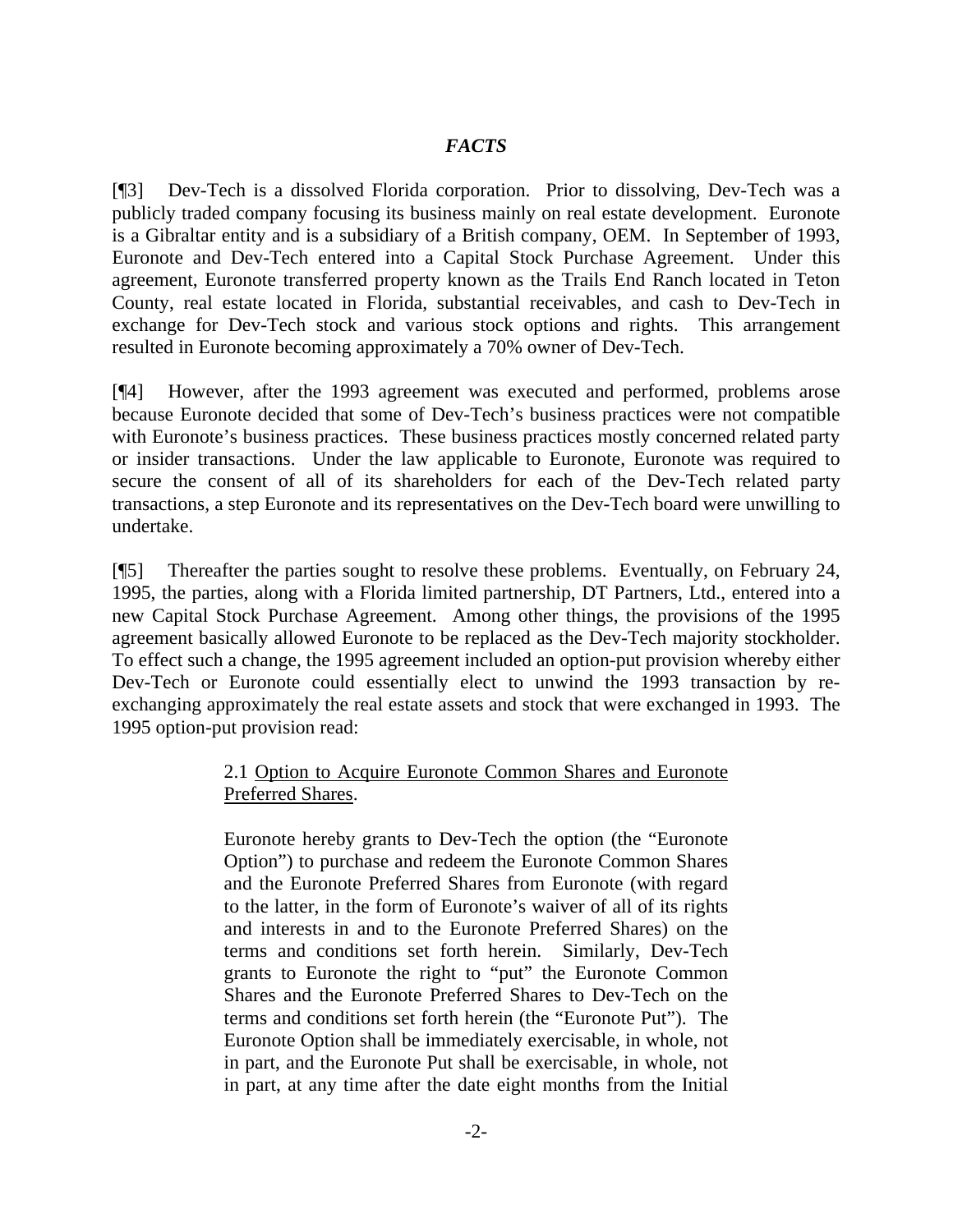Closing Date and each of the put and the option shall terminate thirty days after the Euronote Put first becomes exercisable. The exercise price of the Euronote Option shall be paid by Dev-Tech transferring all of its right, title and interest in and to the following property to Euronote in exchange for the Euronote Common and the Euronote Preferred Shares. Conversely, if the Euronote Put is exercised, Euronote shall transfer to Dev-Tech the Euronote Common Shares and the Euronote Preferred Shares in exchange for the transfer of the following property from Dev-Tech to Euronote[.]

Various properties were then listed including the Trails End Ranch property. The 1995 agreement also stated, "The Initial Closing Date shall occur on January 26, 1995, or at such other time and location as may be agreed to by the parties."

[¶6] On April 11, 1996, Wilson Miller filed a civil action in Florida against an individual and an entity controlled by William Klohn, a Dev-Tech officer and director. Dev-Tech was added as a defendant in that action on May 5, 1997. On June 22, 1998, this action resulted in Wilson Miller's judgment against Dev-Tech. Wilson Miller domesticated its foreign judgment in Teton County on September 2, 1998. At that time Dev-Tech was the record owner of the Trails End Ranch.

[¶7] Mr. Brown, a former Dev-Tech director, filed suit against Dev-Tech in Florida on October 30, 1998. That suit resulted in Mr. Brown's judgment against Dev-Tech entered on February 8, 1999. Mr. Brown domesticated his foreign judgment in Teton County on March 10, 1999. At that time Dev-Tech was the record owner of the Trials End Ranch. On June 6, 2000, two documents titled "Judgment Liens" were recorded in the Teton County land records on behalf of Wilson Miller and Mr. Brown. On August 9, 2000, a deed conveying the Trails End Ranch property from Dev-Tech to Euronote (the Euronote deed) was recorded in the Teton County land records.

[¶8] Prior to the August 9, 2000 recording of the Euronote deed, the appellees had arranged to have the Trails End Ranch property appraised for execution. On the day that the appraisal was complete, August 10, 2000, the appraiser discovered that the Euronote deed had been filed. The deed was purportedly executed in England on November 26, 1998. Brian Schneider, a Euronote agent and a former Dev-Tech director, signed the deed for Dev-Tech.

[¶9] Appellees thereafter filed this action to set aside that transfer as a fraudulent conveyance. Euronote responded with several defenses; the main defense was that in 1995 Dev-Tech had exercised the option contained in the 1995 stock agreement. As a result, Euronote argued that it owned the property in 1995, but due to an oversight, the deed was not prepared or recorded at that time. Thus, Euronote maintained that there was not a fraudulent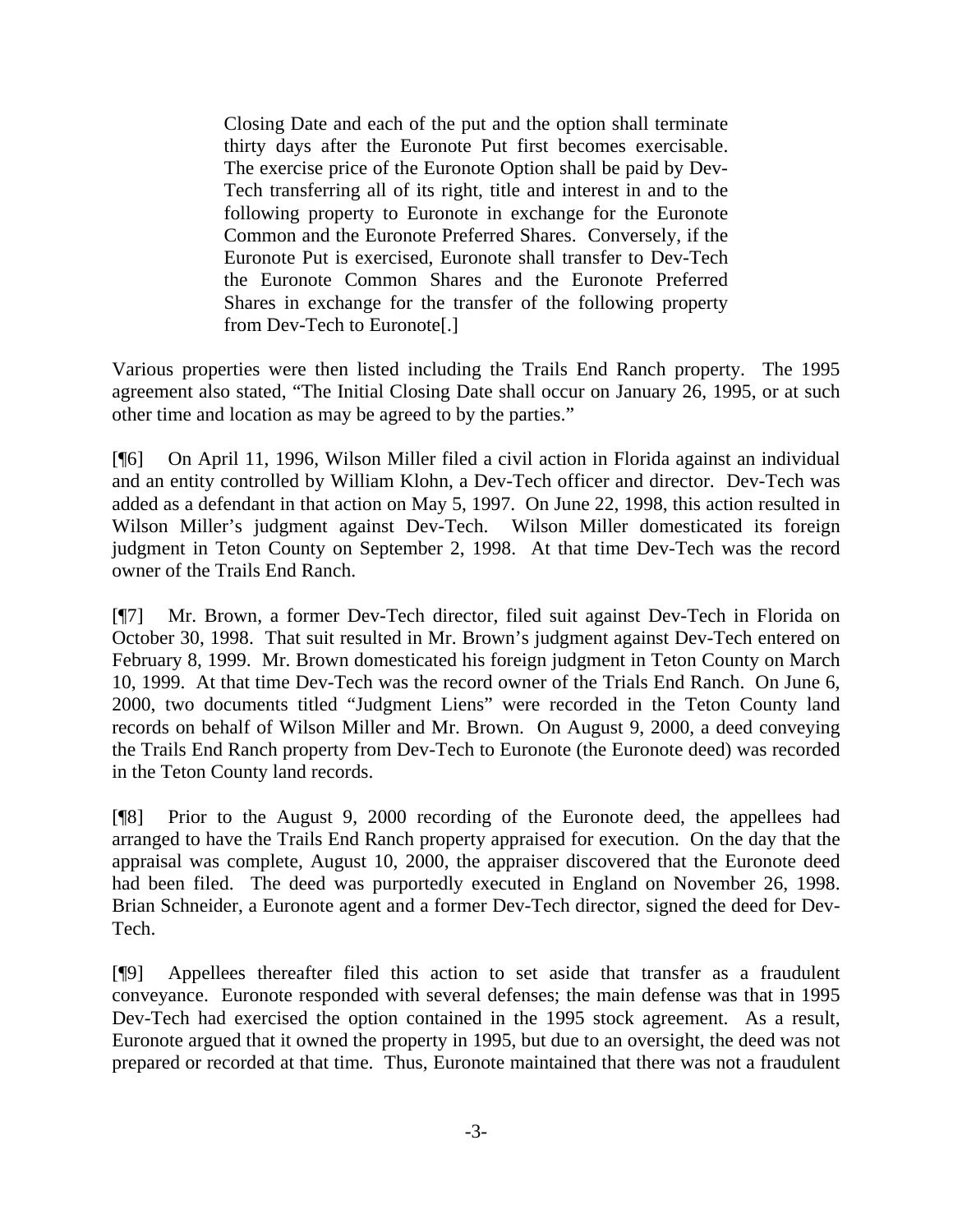conveyance because the property had actually been transferred in 1995. Whether or not the option had been exercised became the main issue at trial.

[¶10] Appellees argued that the option was never exercised and presented several witnesses on the matter. One of those witnesses, William Klohn, a former Dev-Tech director, testified that his recollection was that the option was not exercised. Also testifying was Gerald H. Gould, the chairman of the board of directors. He testified that it was his duty to conduct board meetings and that it was his opinion or remembrance that the option was never exercised. Mr. Brown was also on the Dev-Tech board of directors during the relevant time and similarly testified that the option was not exercised. He noted that the Wyoming property was one of Dev-Tech's largest assets and that it would not be wise to let it out of the company.

[¶11] Euronote presented evidence that the option had been exercised. Specifically, Euronote called Mr. Schneider to testify and also presented several documents. Mr. Schneider testified and stated that the option was exercised on November 29, 1995. The documents Euronote presented included the minutes of the November 30, 1995 board of directors meeting. Under the heading "New Developments," the minutes state that Dev-Tech sent a letter to Euronote exercising its option to redeem its shares. The minutes are unsigned although there is a signature line for Mr. Gould as chairman. Mr. Gould testified that he was at that meeting but that he has no recollection of the option being exercised. Euronote also presented several SEC filings that state either that the option was going to be exercised or that the option was exercised and set out the history and results of the transaction. The SEC documents indicate that the Euronote option was exercisable by Dev-Tech at any time until December 9, 1995, and was exercisable by Euronote from November 9, 1995 until December 9, 1995. Euronote also presented a letter signed by Dev-Tech's executive vice president and chief operating officer dated November 29, 1995, notifying Euronote that Dev-Tech was exercising the option, but also stating "[p]lease call me to effect this transaction immediately."

[¶12] Following a bench trial, the district court found that the option was never exercised and, even if it was exercised, it had expired by its own terms, and any attempt to exercise it was not effective. The district court additionally found that, on the dates Dev-Tech became liable to the appellees, it was either the owner in fee simple or the record owner of the Trails End Ranch property. The court also found that at the time of the transfer Dev-Tech was insolvent. Thus, the district court concluded that the transfer of the Trails End Ranch to Euronote was a fraudulent transfer. Euronote appeals.

### *STANDARD OF REVIEW*

[¶13] We review a trial court's factual determinations made in a bench trial under a clearly erroneous standard. *Keever v. Payless Auto Sales, Inc.*, 2003 WY 147, ¶6, 79 P.3d 496, ¶6 (Wyo. 2003). We do not weigh the evidence de novo. *Id.* Indeed,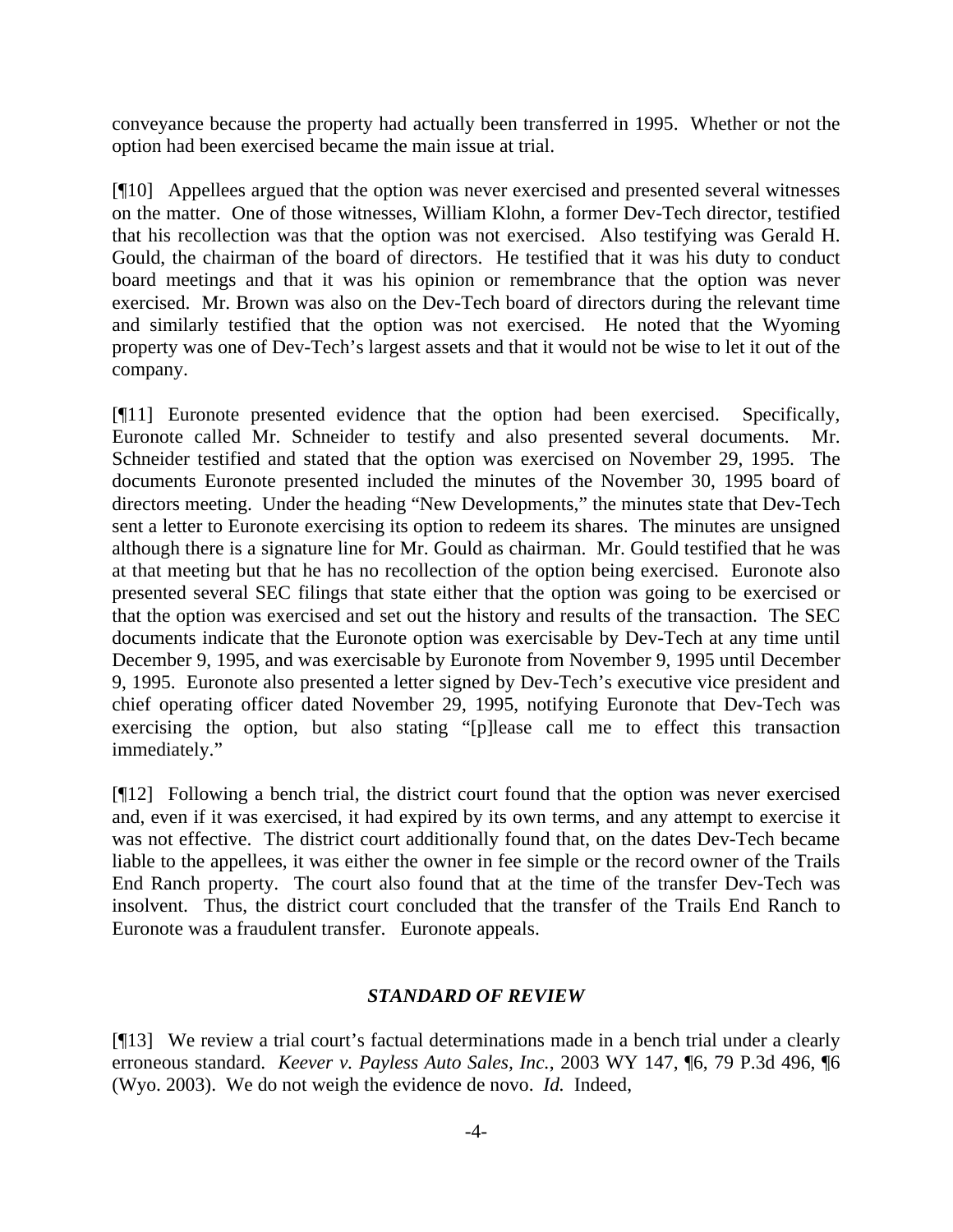[w]e do not substitute ourselves for the trial court as a finder of facts; instead, we defer to those findings unless they are unsupported by the record or erroneous as a matter of law. *Life Care Centers of America, Inc. v. Dexter*, 2003 WY 38, ¶7, 65 P.3d 385, ¶7 (Wyo. 2003). We affirm the trial court's findings if there is any evidence to support them. *Id*. We accept the evidence of the prevailing party as true and give that party the benefit of all favorable inferences that can fairly be drawn from the evidence while disregarding conflicting evidence. *Narans v. Paulsen*, 803 P.2d 358, 360 (Wyo. 1990). A reviewing court will not set aside the court's findings merely because it might have reached a different result. *Conner v. Board of County Comissioners, Natrona County*, 2002 WY 148, ¶23, 54 P.3d 1274, ¶23 (Wyo. 2002). A finding can be "clearly erroneous" even though there is evidence to support it, if after a review of the entire record, the court "is left with the definite and firm conviction that a mistake has been committed." *Hammons v. Table Mountain Ranches Owners Association, Inc*., 2003 WY 85, ¶12, 72 P.3d 1153, ¶12 (Wyo. 2003).

*Keever*, ¶7.

### *DISCUSSION*

[¶14] The resolution of the majority of the issues raised by the parties hinges on our determination of whether the district court's finding that the option was not exercised is clearly erroneous. As noted in our standard of review, we affirm the court's findings if there is any evidence to support them. Such is the case with the district court's finding that the option was never exercised. Indeed, the evidence is such that we cannot say that the district court's decision is clearly erroneous, and we are not left with the definite and firm conviction that a mistake was committed. *Keever*, ¶7.

[¶15] Specifically, appellees presented Mr. Klohn, Mr. Gould, and Mr. Brown who all testified that the option was not exercised. Mr. Klohn specifically recalled the November 30, 1995 board meeting. He remembered particular things that were discussed at that meeting, including current projects, but he specifically stated that he did not recall discussing the Euronote option or that it was ever exercised. He further testified that it would make no sense for Dev-Tech to exercise the option. He also noted that, to his knowledge in the dayto-day operation of the company following that board meeting, the Euronote option was never exercised. He noted that Dev-Tech's single largest asset was the Wyoming property. He stated that from his perspective, no matter what was going on in the company, it would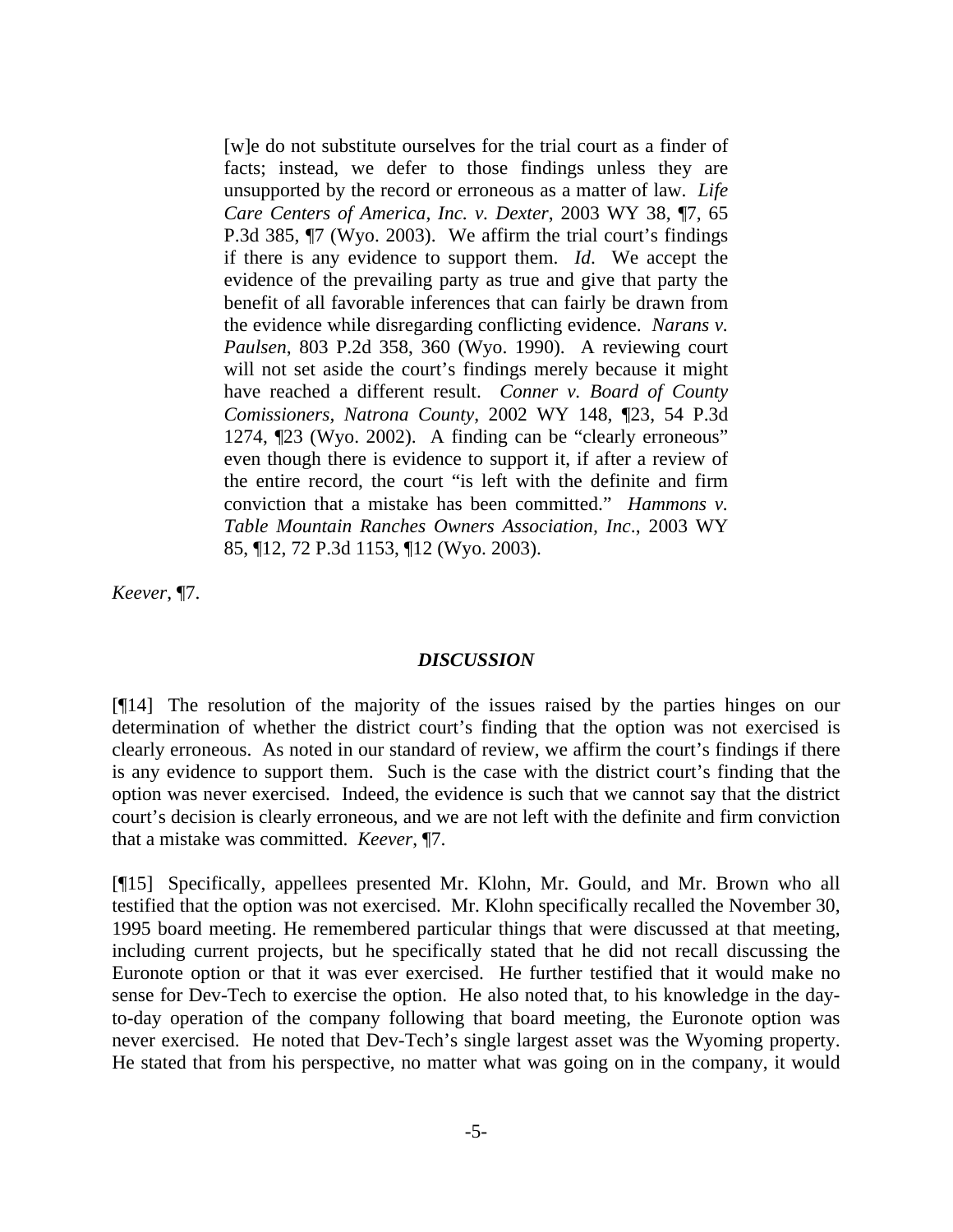not have made good sense to allow some of the company's most important assets to leave the company at that time.

[¶16] Mr. Brown, one of the plaintiffs, sat on the board of directors during the relevant time frame and also testified that the option was never exercised. Mr. Gould was the chairman of the board and similarly testified. He testified that he had no recollection that the option was ever exercised. He further did not sign the minutes of the meeting wherein it was noted that the option was exercised.

[¶17] As noted in the fact section, Euronote presented contrary evidence. Nevertheless, that evidence was not uncontested. For instance, appellees' evidence showed that other property transactions similar to the option transaction were accomplished and recorded in a more formal manner rather than simply noted in the minutes of a board meeting as "other developments." Additionally, if the option were exercised, one would expect the deed to be transferred as is normal in a real property transaction and specifically required by the stock agreement. Furthermore, notably absent from evidence were the other documents which the 1995 agreement specifically required be exchanged upon the exercise of the option. Those documents include: the stock certificates for the Euronote common shares, duly endorsed; the written resignation of all but one of the Euronote nominees to the Dev-Tech board of directors; Euronote's written waiver of its right to nominate additional members to the board of directors; an irrevocable waiver of Euronote's rights under Dev-Tech's bylaws which required the approval of a majority of Euronote's nominees to the Dev-Tech board of directors for all corporate action; an amendment to Dev-Tech's bylaws deleting that provision; an assumption agreement evidencing Euronote's agreement to assume liability for the debts, liens, judgments or other encumbrances on the Wyoming Properties; a written waiver or disclaimer of any and all interest in and to the shares of Dev-Tech common stock which Euronote contracted to purchase from Dev-Tech; a certificate of title in Euronote's name, evidencing the limited partnership interest in Trade Center that Dev-Tech was transferring to Euronote; and the warranty deeds or other instruments of conveyance selling, transferring or assigning the Wyoming properties to Euronote.

[¶18] It is the district court's duty to weigh and reconcile the conflicting evidence. We will not do so on appeal. Additionally, we will not set aside the court's findings simply because we might have reached a different result. *Keever*, ¶7. While there was in fact evidence in Euronote's favor, after reviewing the entire record we find enough evidence to support the district court's finding that the option was not exercised; and we cannot, therefore, conclude that the finding is clearly erroneous.

[¶19] The court's specific finding was that the option was not exercised and, even if the option was exercised, the option expired by its own terms and any attempt to exercise the option is not effective. Euronote therefore additionally presents argument that the evidence showed that the option had not expired before it was exercised and that, even if it had expired, the parties to a contract are free to modify the terms at any time and agree to a later date. Because the district court found that the option was not exercised and we have decided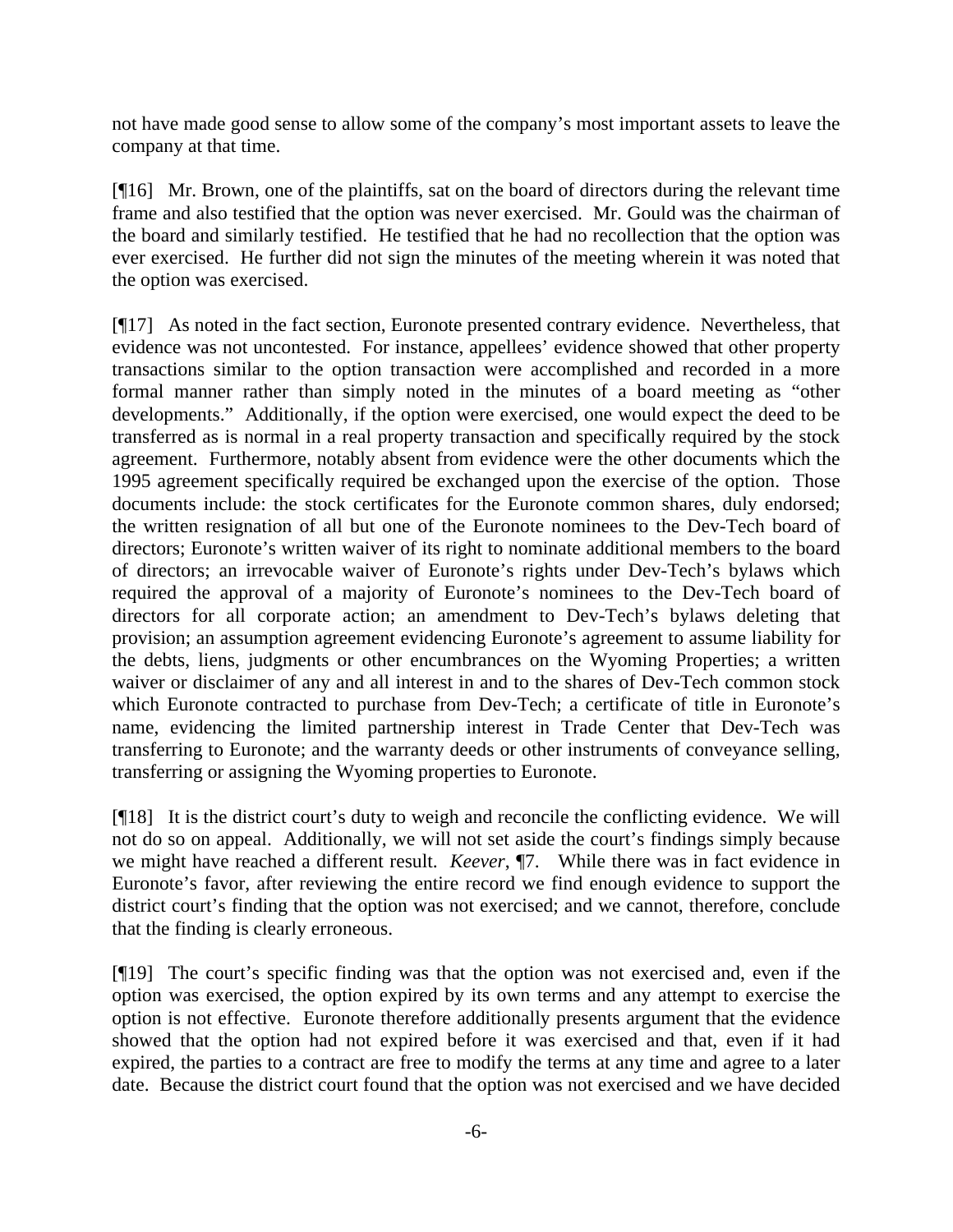that this finding was not clearly erroneous, we need not address this argument because that finding is ultimately determinative.

[¶20] Likewise, Euronote argues that the court failed to find the elements of a fraudulent conveyance. However, most of Euronote's argument is based on its contention that the option was exercised in 1995. For example, Euronote argues in its brief that neither Dev-Tech nor Euronote had fraudulent intent when the obligation for Dev-Tech to convey the subject property to Euronote arose in 1995. However, we have determined that the district court's finding that the option was not exercised is not clearly erroneous. This determination negates most of Euronote's argument.

[¶21] Furthermore, in harmony with its finding that the option was not exercised, the district court found that on the date that Dev-Tech became liable to the plaintiffs it was the record owner or the owner in fee simple of the Trails End Ranch. The district court similarly found that Dev-Tech was insolvent in 1998 when Dev-Tech presumably transferred the property to Euronote and that the transfer was made without consideration. It appears that, in making such findings, the district court considered the elements of Wyo. Stat. Ann. § 34-14- 105 (LexisNexis 2003), which states: "Every conveyance made and every obligation incurred by a person who is or will be thereby rendered insolvent is fraudulent as to creditors without regard to his actual intent if the conveyance is made or the obligation is incurred without a fair consideration."

[¶22] Dev-Tech was administratively dissolved on May 30, 1997, for failure to file its annual report and had ceased to operate. As such, it was perfectly logical for the district court to find that Dev-Tech was insolvent in 1998, and such a finding is not clearly erroneous. Indeed, the financial information Euronote presented related not to 1998 but to Dev-Tech's finances in 1995. Likewise, Euronote claims that the Dev-Tech stock to be returned to Dev-Tech was the consideration for the transaction. Once again, that claim is based on Euronote's contention that the option had been exercised. The district court found, and we have determined that such a finding was not clearly erroneous, that the option had not been exercised. This leads to the conclusion that, at the earliest, the conveyance occurred in 1998. At that time Dev-Tech had been dissolved, and there was no evidence that anything was exchanged in 1998. Consequently, the finding that the transfer was without consideration is likewise not clearly erroneous.

[¶23] Euronote also argues that the court erred in not addressing its constructive and resulting trust arguments and that a party cannot execute on bare legal title. As with its other arguments, this argument is based on its assertion that the option was exercised. The district court, which found that the unwind transaction did not take place, did not err in not addressing the argument. As Euronote claims, we have approved the imposition of constructive and resulting trusts, but only in proper circumstances. *Rossel v. Miller*, 2001 WY 60, ¶14, 26 P.3d 1025, ¶14 (Wyo. 2001). Those circumstances include an indication of one or more of the following: some type of promise, a transfer made in reliance on that